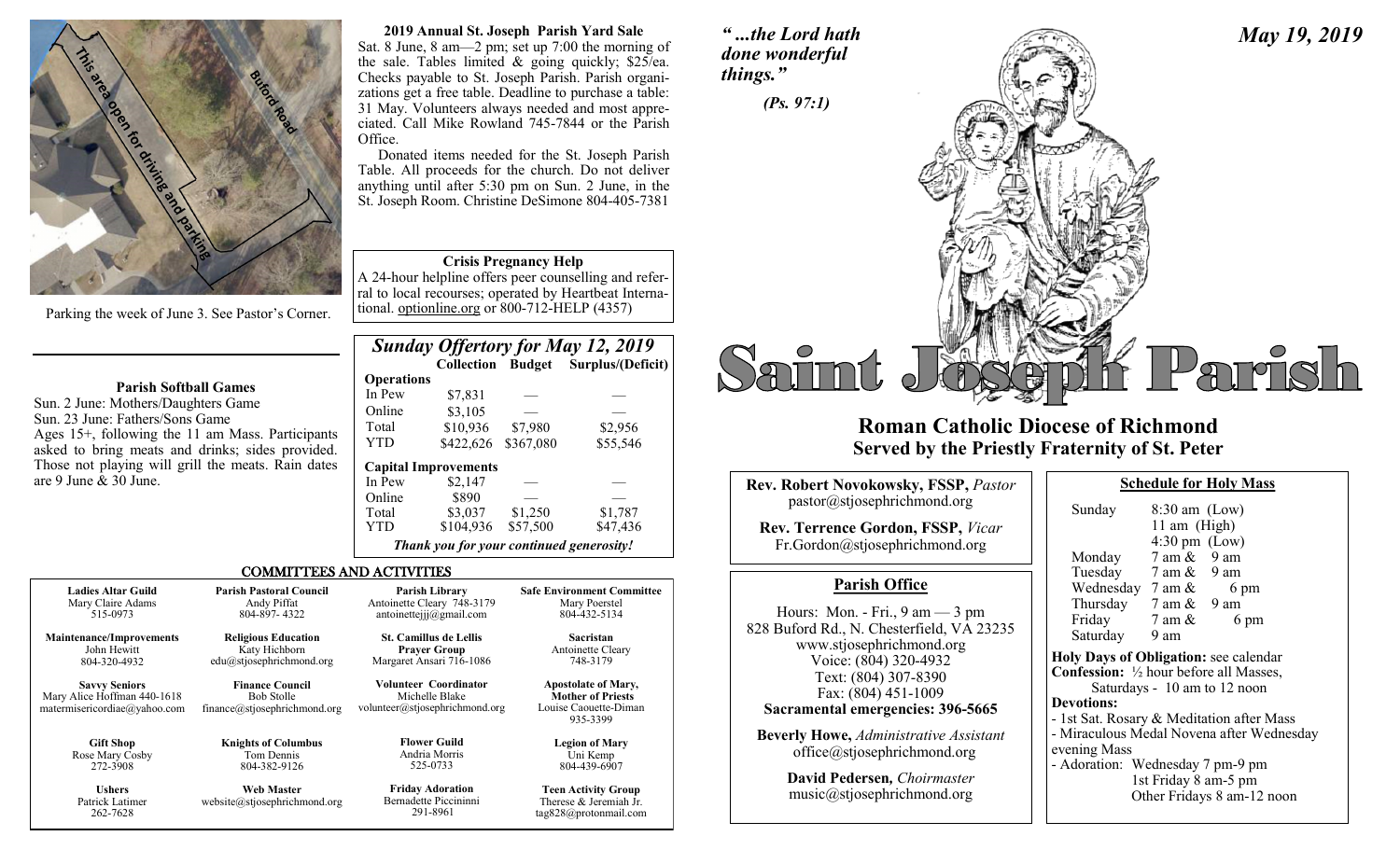#### **Third Sunday After Easter May 12, 2019**

|                                                                 | MASS SCHEDULE — INTENTIONS — REQUESTED BY                                                |                  |
|-----------------------------------------------------------------|------------------------------------------------------------------------------------------|------------------|
| Sun. May 19<br>4th Sunday After<br>Easter (2nd Cl.)             | <b>FSSP</b><br>8:30 am<br>Pro Populo<br>11 am<br>4:30 pm Celebrant's Intention           | CН               |
| Mon. May 20<br>St. Bernardine<br>of Siena (3rd Cl.)             | 7 am Celebrant's Intention<br>9 am Mary Taormina                                         | LB               |
| Tues. May 21<br>Feria of Paschaltide<br>(4th Cl.)               | 7 am Celebrant's Intention<br>9 am Margaret Palumbo †                                    | LB               |
| Wed. May 22<br>Feria of Paschaltide<br>(4th Cl.)                | 7 am Celebrant's Intention<br>6 pm Mary Miller +<br>Adoration from 7 pm-9 pm             | TD               |
| Thurs. May 23<br>Feria of Paschaltide<br>(4th Cl.)              | 9 am Matthew L. Dahlem +                                                                 | <b>EMD</b>       |
| Fri. May 24<br>Feria of Paschaltide<br>(4th Cl.)                | 7 am John Conheeney †<br>Adoration from 8 am-12 noon<br>6 pm Pam Wallerstein             | JJ<br>UK         |
| Sat. May 25<br>St. Gregory VII<br>(3rd Cl.)                     | 9 am Lutgardo Villarroel +                                                               | DV               |
| Sun. May 26<br>5th Sunday After<br>Easter (2nd Cl.)             | 8:30 am Pro Populo<br>Private Intention<br>$11$ am<br>4:30 pm Mrs. Bessie<br>Panchecho   | AJ<br><b>RLH</b> |
| Mon. May 27<br>St. Bede the<br>Venerable (3rd Cl.)              | 7 am Celebrant's Intention<br>9 am Mary Wilhelm                                          | CB               |
| Tues. May 28<br>St. Augustine of<br>Canterbury (3rd Cl.)        | 7 am Celebrant's Intention<br>9 am Myrna Villarroel-<br>Esguerra †                       | DV               |
| Wed. May 29<br>Vigil of the Ascension<br>(2nd Cl.)              | 7 am Private Intention<br>6 pm Kathleen Rodenburg +<br>Adoration from 7 pm-9 pm          | <b>RC</b><br>GR  |
| Thurs. May 30<br>Ascension of the Lord<br>$(1st \, \text{Cl.})$ | 7 am Reynaldo Villarroel +<br>10 am Jacob M. Deveikis †<br>Celebrant's Intention<br>6 pm | <b>DV</b><br>DF  |
| Fri. May 31<br>Queenship of the<br>B.V.M. (2nd Cl.)             | 7 am Angel Morris †<br>Adoration from 8 am-12 noon<br>6 pm Celebrant's Intention         | MМ               |
| Sat. June 1<br>St. Angela Merici<br>(3rd Cl.)                   | 9 am William Colberg                                                                     | BС               |

**Prayer Intentions**

Peter Osborne, Gerald Thomas, Angela Thomas, Justine Madigan, Rhonda McCoy, Mary Wilhelm, Edward Horgan III, Sebastian Sanctafamilia, Renu Brennan, Don & Gwen Hipp, Lisa Kovatch, Judy Burneston, The D'Aconti Family, Diana Liberatore, Jane Dembner-Osborne, Darryl Church, Tom Osborne, Margaret Stacy, Andrew Priddy, Dorothy McKinley, The Patrowicz Family, Joe Bush, Natalie McNiel, Charles Furlough, Ed Peters, Angela Rhys-Sonnenschein, Bob Martin, Patricia Willard, Elizabeth Storm, Jeanette LaPaglia, Cathy Van Pelt, Barbara Reith, Diane Hayes, Gerard Lajoie, Kathleen Stells, Julie Trexler, Theresa Trexler, Dick and Nan Wray, Mary Zacharias, Suki & Beau Simpson, Maryann McLaughlin, Ann Horgan.

#### *In your charity, please remember the repose of the souls of all the faithful departed.* **Requiescant in pace.**

**7 am Mass Cancelled Thurs. 23 May.**

**Religious Education Teachers' Meeting** Sun. June 2, 9:45 am, the teachers will meet to discuss the year and plan for the next. Thank you to all for your participation.

**TODAY 1st Holy Communion Reception** We are happy to announce many Communicants this year. Since the Hall will only accommodate their families, the reception will be limited to them. All others are invited to have coffee & donuts in the St. Joseph Room.

#### **Homeschool Co-Op**

St. Joseph's Co-op is currently receiving applications from interested parishioners. Please see the table at the carpeted steps.

**Book Sale to Support Religious Education** Sun., 9 June, in Fr. Adrian Hall, after the morning Masses. Donated books may be left in the 3rd/4th grade classroom or call Katy Hichborn: 540-840-2659. Thank you for your continued generous support!

| <b>Upcoming Events</b>                       |
|----------------------------------------------|
| May 19—First Holy Communion                  |
| May 25—Savvy Seniors Activity: Icons Part II |
| May 27—Rogation Procession & Mass 9 am       |
| May 28—Rogation Procession & Mass 9 am       |
| May 29—Rogation Procession & Mass 6 pm       |
| Feeding the Homeless at St. Peter's          |
| <b>June 3—Paving Begins</b>                  |
| <b>June 23—Corpus Christi Procession</b>     |
| Parish Pienie                                |

#### **Professional Photography**

Thank you — we have 100 families signed up so far! Way to go! Now it's time for the *other* 250 families to join in the fun. Schedule a professional photography session and you'll receive:  $\overline{1}$ ) a free 8x10, 2) a free printed Parish Directory, 3) access to the online Parish Directory. Visit the parish site for the link to the Photo Directory.

#### **Honoring Our Fallen**

Memorial Day is fast approaching, please email Katy Hichborn [kdhichborn@gamil.com](mailto:kdhichborn@gamil.com) names of any family service members who died WHILE serving (this is for Memorial Day, not Veterans Day), we would like to post their names on the Sunday before Memorial Day.

#### **Smoking Policy**

In charitable consideration to the severe allergies of some parishioners (not merely politically correct hysteria) we have instituted an official smoking policy. Smoking is not permitted anywhere inside the building; outside only 10 large steps (30') from any door. Please be thoughtful of others, even outdoors. Thank you for your generous compliance.

#### **Feeding the Hungry**

Our parish is participating in the outreach at St. Peter's Parish downtown. Our first dinner service is Wed. 29 May. Those who signed up will be reminded. Call the Parish Office for info.

#### **Parking Lot Work**

Our pavement replacement work is scheduled for the week of June 2nd. We will have to negotiate around the work being done--details in the Pastor's Corner.

### **Pregnancy Help Center of Chesterfield**

The annual baby bottle campaign is underway. Please take one home and return it by Sun. June 16.

# **Pastor's Corner**



Dear Parishioners,

Paving Project Scheduled to begin Monday June 3rd.

**What is happening?** Beginning Mon. June 3rd, we will scrape/mill all the asphalt from the lot and repave with fresh asphalt. As you know, we have been actively preparing for this work for 13 months. We have installed a drainage system; we have buried water and electrical lines; we have augmented the lighting system; we have beautified with curbing and landscaping islands. We are now ready! Sometimes simply adding a fresh layer of asphalt is possible (and definitely less expensive). To do it right this time, we had to dig down, think long term.

**Open for Business:** On Monday June 3<sup>rd</sup> we will be open for ordinary business but the ordinary traffic flow will be disrupted for a few days. Fortunately, the front strip of parking along Buford (see picture on back) will remain untouched. There will be some changes to the traffic pattern each day; please follow the cones, directional signs, or construction supervisor. The paving company will make every attempt to be finished on time for the Yard Sale on Saturday. Don't worry; even if they do not finish, what they leave behind will be better than what we have now. Do pray for good weather.

**Expenses:** This project is made possible by you. We discussed doing the paving in two phases. In the end, the finance council decided that one phase was more advantageous. This however necessitated a bank loan. I will explain in detail how we will pay back this loan next week. Thank you for sticking with me during this process.

God love you,

*Fr. R. Novokowsky, fssp* 

#### **Clean-up Day or Days**

We have the joy of several weddings this year, but we are struggling to fit in one grand clean-up day. Please stay tuned for details about some smaller efforts to spring clean around our property. Thank you!